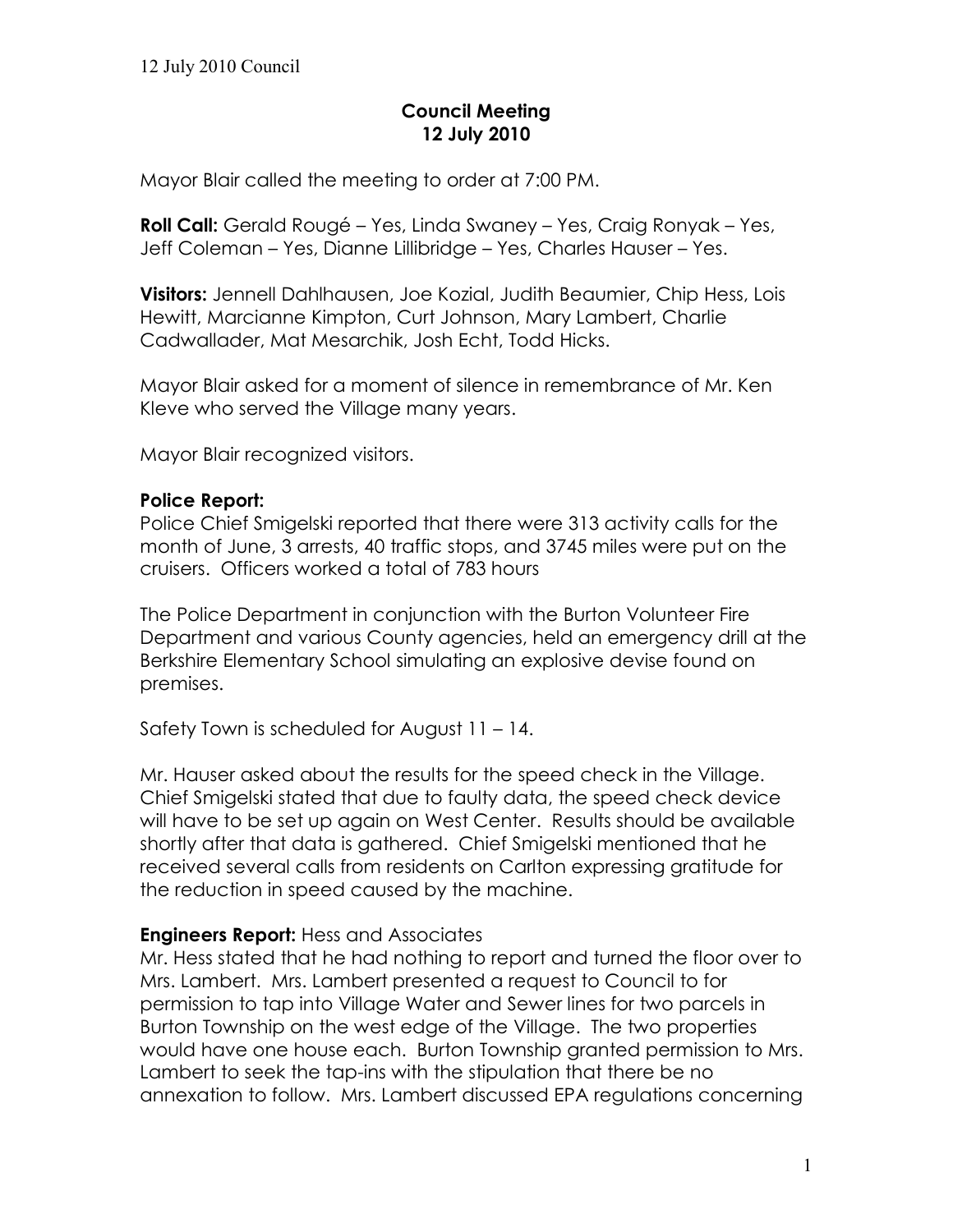#### 12 July 2010 Council

availability of sewer lines and the need to be able to tap-in, contending that the EPA ruling meant that the Village would have to let tap-ins happen if the sewer lines were within a defined distance of new property development. Mr. Curt Johnson, Board of Public Affairs, offered the BPA's position as one of being very cautious about once again extending water and sewer service outside the Village without gaining a share of the additional revenue offered by annexation, other than a 25% surcharge in water fees and the associated tap-in fees. Mr. Rougé expressed concern that by providing water and sewer out of the Village once again the Council would be failing to plan for the future. Mr. Rougé noted that the north and south ends of the Village were essentially blocked for development as part of the Village at this time. Mr. Coleman took a neutral position on extending water and sewer to Mrs. Lambert but felt that the former proposed expansions to the north and south of the Village, which were defeated by Village residents, were not comparable to the current request. Mrs. Lambert mentioned that West Street, while abandoned by the Village, was still owned by the Township, thus making annexation difficult. Council discussed. Mr. Hicks recapped the discussion and offered the fact the EPA regulation was designed to allow tap-in into existing water and sewer lines if convenient and only if the owner of the water and sewer lines wanted to offer it. Mr. Hicks further summarized the options before Council. The first would be to approve Mrs. Lambert's request, allowing tap-in without annexation. The second option would be to approve Mrs. Lambert's request provided the properties were annexed into the Village. The third option would be to decline to allow Mrs. Lambert to tap-in because the Village was not interested in annexation or offering service outside the Village at this time.

Mrs. Lillibridge moved to decline to allow Mrs. Lambert to tap-in at this time because the Village was not interested in annexing the property or in offering water and sewer service outside the Village. The motion failed for lack of a second.

Mr. Rougé moved to allow Mrs. Lambert to tap-in to Village water and sewer provided the properties requested annexation. Mr. Ronyak seconded the motion. Roll Call: Gerald Rougé – Yes, Craig Ronyak – Yes, Jeff Coleman – No, Dianne Lillibridge – Yes, Linda Swaney – No, Charles Hauser – Yes. Motion carries.

### **Fire Department:** Chief Sestak

Chief Sestak reported that the department responded to 81 calls in June. 43 EMS calls and 1 fire call. 3 of the EMS calls were to Burton Health Care. Calls to date for the year are 396, up from 359 at the same time last year.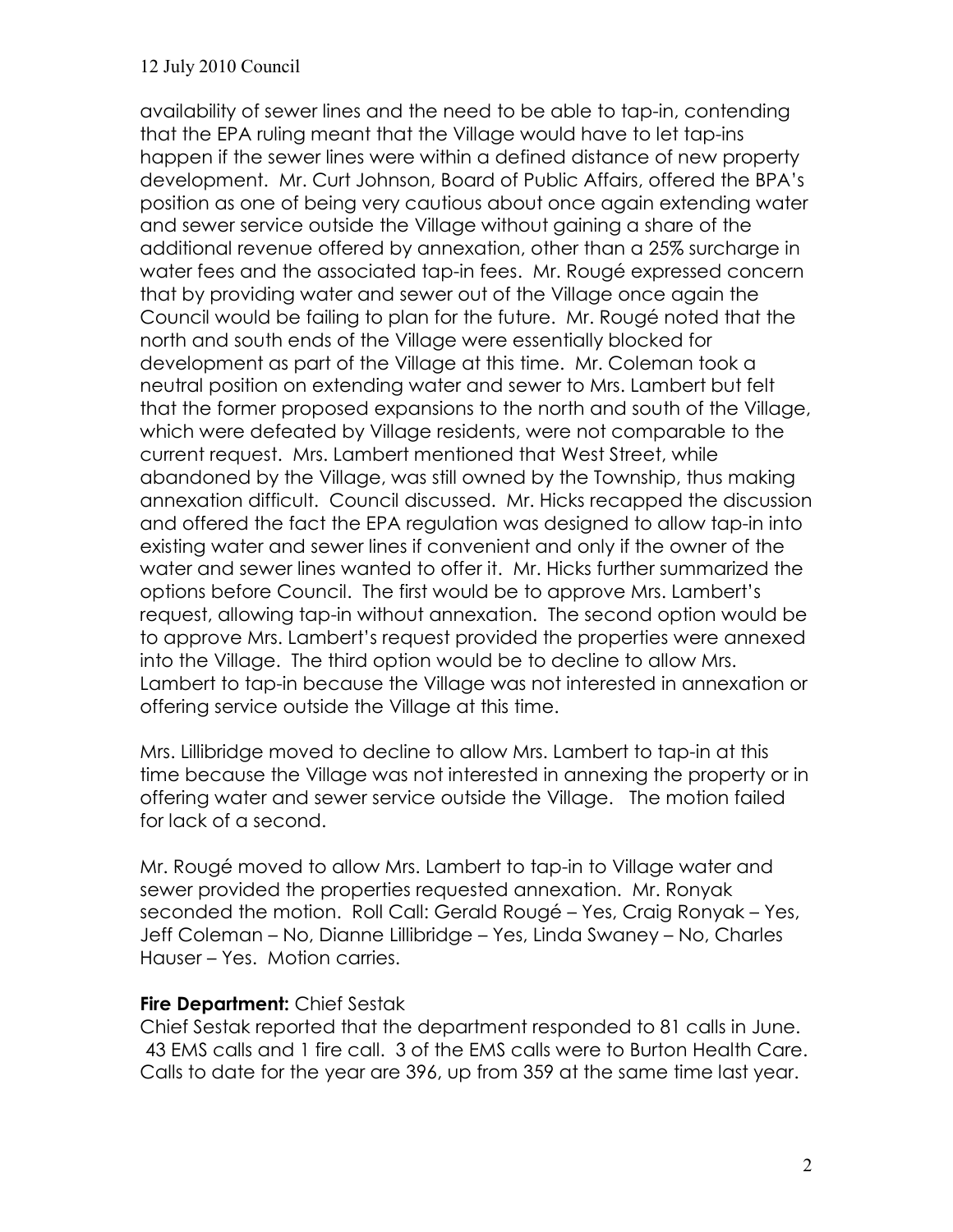#### 12 July 2010 Council

Chief Sestak also responded to a letter sent by the Village requesting clarification on the proposed budget. In response to the Village questions posed in the letter the Chief stated that the actual proposed 2011-2012 budget for BVFD is not available at this time but would amount to an increase of \$100,000 over the current budget to cover payroll needs. The Fire Department plans three years out. At this time the move north of town is not going forward. The historic Odd Fellows Hall next to the Fire Department will be paid for in six months and at that time a decision will be made concerning its future. As far an additional levy was concerned, Chief Sestak mentioned that the Village has to put levies on the ballot. Mr. Paquette explained that there was not enough time to get another fire levy on the ballot for November. Chief Sestak suggested that Council work with the Burton and Claridon Townships to establish a Fire District or Fire Tax District. Council agreed. Mayor Blair asked Chief Sestak to help arrange a meeting. Mr. Hauser stated that he would do the same. Mr. Paquette reminded everyone that the levy proposed was a renewal and that the proposed contract cost presented by the Fire Department would deplete the reserves. The Council committed to try and get a levy on the May ballot that would cover the increased cost and if passed would remove the current levy. Chief Sestak agreed to reduce the cost of the contract for the coming year based until and if the new levy passed.

#### **Zoning Inspector:** Mike Miller

Mayor Blair reported that Mr. Miller has tendered his resignation. Ms. Dahlhausen will advertise for applicant for the position to be available at the next Council meeting.

### **Ordinances and Resolutions:**

Ms. Swaney placed Resolution 2010-12, requesting renewal of the police levy in excess of the 10 mill limitation, on final reading and moved to adopt. Mr. Ronyak seconded the motion. Roll Call: Linda Swaney – Yes, Craig Ronyak – Yes, Jeff Coleman – Yes, Dianne Lillibridge – Yes, Gerald Rougé – Yes, Charles Hauser – Yes. Resolution 2010-12 is adopted.

Ms. Swaney placed Resolution 2010-13, requesting renewal of the fire levy in excess of the 10 mill limitation, on final reading and moved to adopt. Mr. Ronyak seconded the motion. Roll Call: Linda Swaney – Yes, Craig Ronyak – Yes, Jeff Coleman – Yes, Dianne Lillibridge – Yes, Gerald Rougé – Yes, Charles Hauser – Yes. Resolution 2010-13 is adopted.

Ms. Swaney placed Ordinance 2200-10, eliminating the requirement that a tree company provide bonding when performing tree maintenance or removal in the Village, final reading and moved to adopt. Mr. Hauser seconded the motion. Roll Call: Linda Swaney – Yes, Charles Hauser – Yes,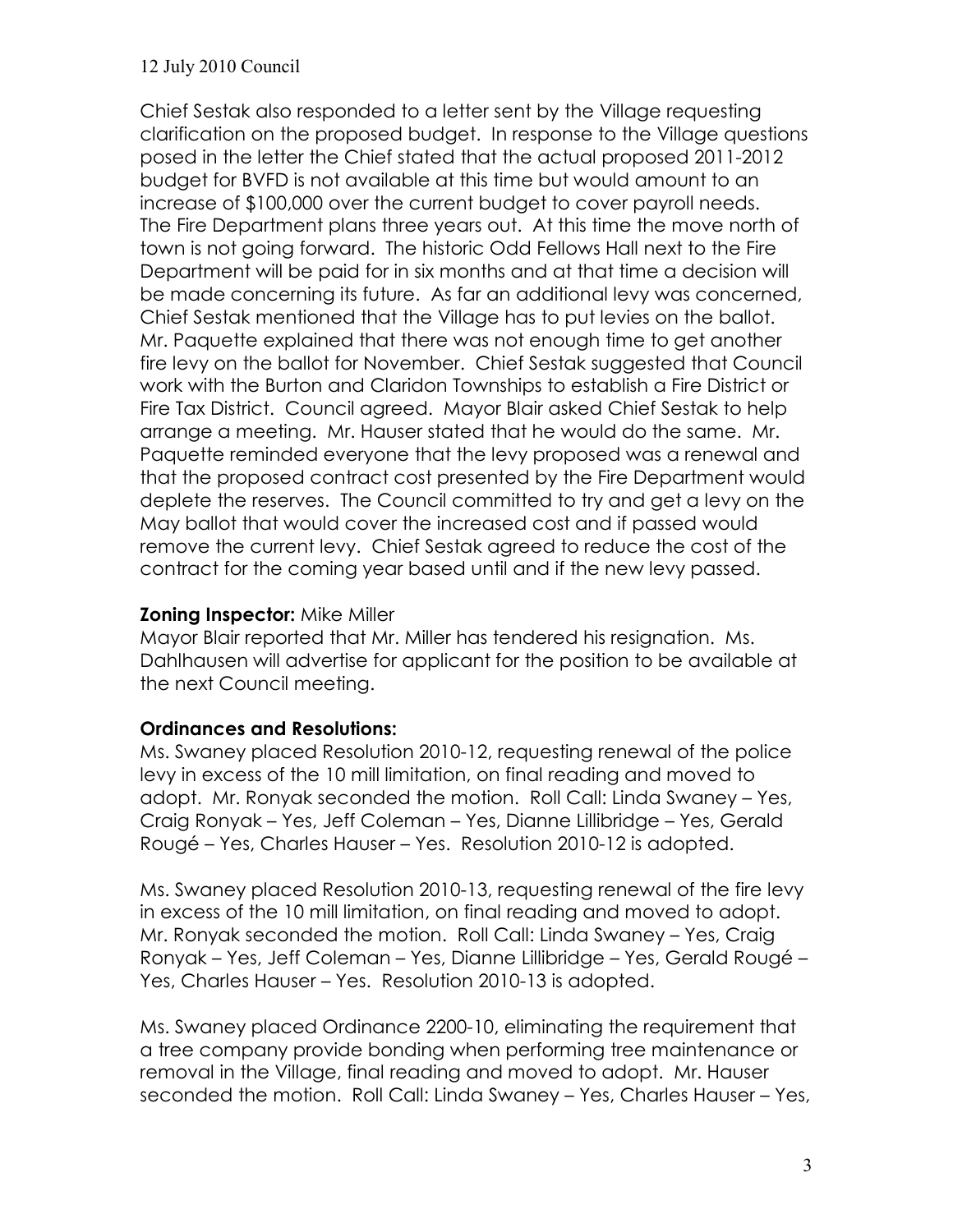12 July 2010 Council

Jeff Coleman – Yes, Dianne Lillibridge – Yes, Gerald Rougé – Yes, Craig Ronyak – Yes. Ordinance 2200-10 is adopted.

Ms. Swaney introduced Ordinance 2201-10, amending Codified Ordinance 913 to allow members of the Tree Commission to serve on more than one Village Board or Committee, and moved to waive further readings. Mr. Rougé seconded the motion. Roll Call: Linda Swaney – Yes, Mr. Rougé – Yes, Jeff Coleman – Yes, Dianne Lillibridge – Yes, Craig Ronyak – Yes, Charles Hauser –Yes. Motion adopted.

Ms. Swaney moved to adopt Ordinance 2201-10 and Mr. Ronyak seconded the motion. Roll Call: Linda Swaney – Yes, Craig Ronyak – Yes, Jeff Coleman – Yes, Dianne Lillibridge – Yes, Gerald Rougé – Yes, Charles Hauser – Yes. Ordinance 2201-10 is adopted.

Ms. Swaney introduced Resolution 2010-16, authorizing the Fiscal Officer to request an amended certificate of revenues and appropriations.

Mr. Coleman requested discussion. The Kubota zero-turn mower used in the park and on the grounds at the water and sewer plants and street garage has been damaged needs to be replaced or significantly repaired. Three options were presented. Purchase a new Kubota mower for approximately \$11,100, purchase a replacement mower deck for the existing mower for \$3300, or purchase a mower deck shell and use parts from the existing mower fro \$2000. Council discussed. Mr. Motil mentioned that new procedures were being put in place to prevent damage to mowers in the future. Mr. Coleman moved to purchase a Kubota ZD326R from Middlefield Farm and Garden and sell the existing mower on Govdeals. Mr. Rougé seconded the motion. Roll Call: Jeff Coleman – Yes, Gerald Rougé – Yes, Dianne Lillibridge – Abstain, Linda Swaney – Yes, Craig Ronyak – No, Charlie Hauser – No. Motion carried.

Mr. Paquette asked that Council waive further readings and pass Resolution 2010-16 today because the mower appropriation is in that resolution and would need to be in place as soon as possible.

Ms. Swaney moved to waive further readings of Resolution 2010-16 and Mr. Coleman seconded the motion. Roll Call: Linda Swaney – Yes, Jeff Coleman – Yes, Dianne Lillibridge – No, Gerald Rougé – Yes, Craig Ronyak – Yes, Charles Hauser – Yes. Motion passed.

Ms Swaney moved to adopt Resolution 2010-16 and Mr. Coleman seconded the motion. Roll Call: Linda Swaney – Yes, Jeff Coleman – Yes, Dianne Lillibridge – No, Gerald Rougé – Yes, Craig Ronyak – Yes, Charles Hauser – Yes. Resolution 2010-16 is adopted.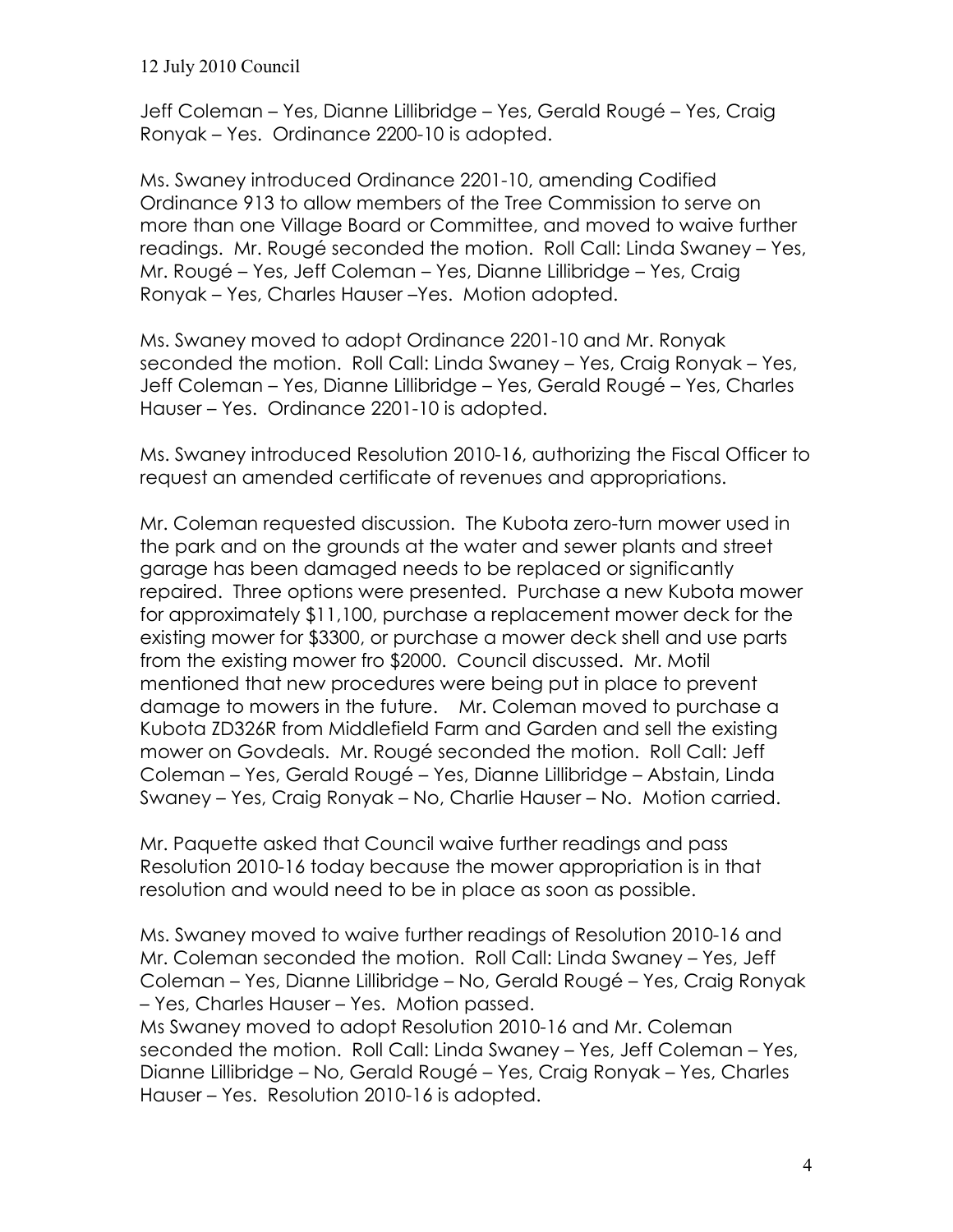# **Fiscal Officer:**

Mr. Paquette asked for a motion to pay approved bills. Mr. Coleman so moved. Mr. Ronyak seconded the motion. By voice vote the motion passed.

Mr. Paquette asked for discussion and approval of the minutes of 14 June 2010. Mrs. Lillibridge asked for two corrections. On page 2 of the minutes, Committee Reports, Finances, second paragraph should end with the word "met". On page 7, second paragraph, second line, change 'leave' to 'live'. Mr. Ronyak made one correction; page 7, sixth paragraph, the last sentence should read 'Mr. Ronyak changed the Fiscal Officer's job description by deleting the requirement that the Fiscal Officer supervise the Deputy Administrative Assistant.'

Mr. Ronyak moved to accept the minutes as amended. Mr. Hauser seconded the motion. By voice vote the motion passed.

# **Committee Reports**

BPA, PLANNING COMMISSION and ARCHITECTURAL REVIEW BOARD, Mr. Rougé;

Mr. Rougé reported that the Architectural Review Board met with Glen Harper for several hours and received information on what was needed to maintain state local government certification.

Mr. Rougé noted that the Planning Commission has not met since the last Council meeting.

BZA, LOCAL GOVERNMENT and BOARD OF REVIEW, Mr. Ronyak; Mr. Ronyak had nothing to report.

FINANCES, ECONOMIC DEVELOPMENT COMMITTEE, BCPA, Mrs. Lillibridge Mrs. Lillibridge had nothing to report.

 TREES and PARKS, GRANTS, HISTORIC DISTRICT ASSOCIATION, Ms. Swaney; Ms. Swaney reported that trees were trimmed on Main Street and more quotes are in the works for additional tree trimming and stump removal around the Village.

Ms. Swaney reported that the Village of Burton is still working on the grant monies from the State under the auspices of the Certified Local Government status of the Village.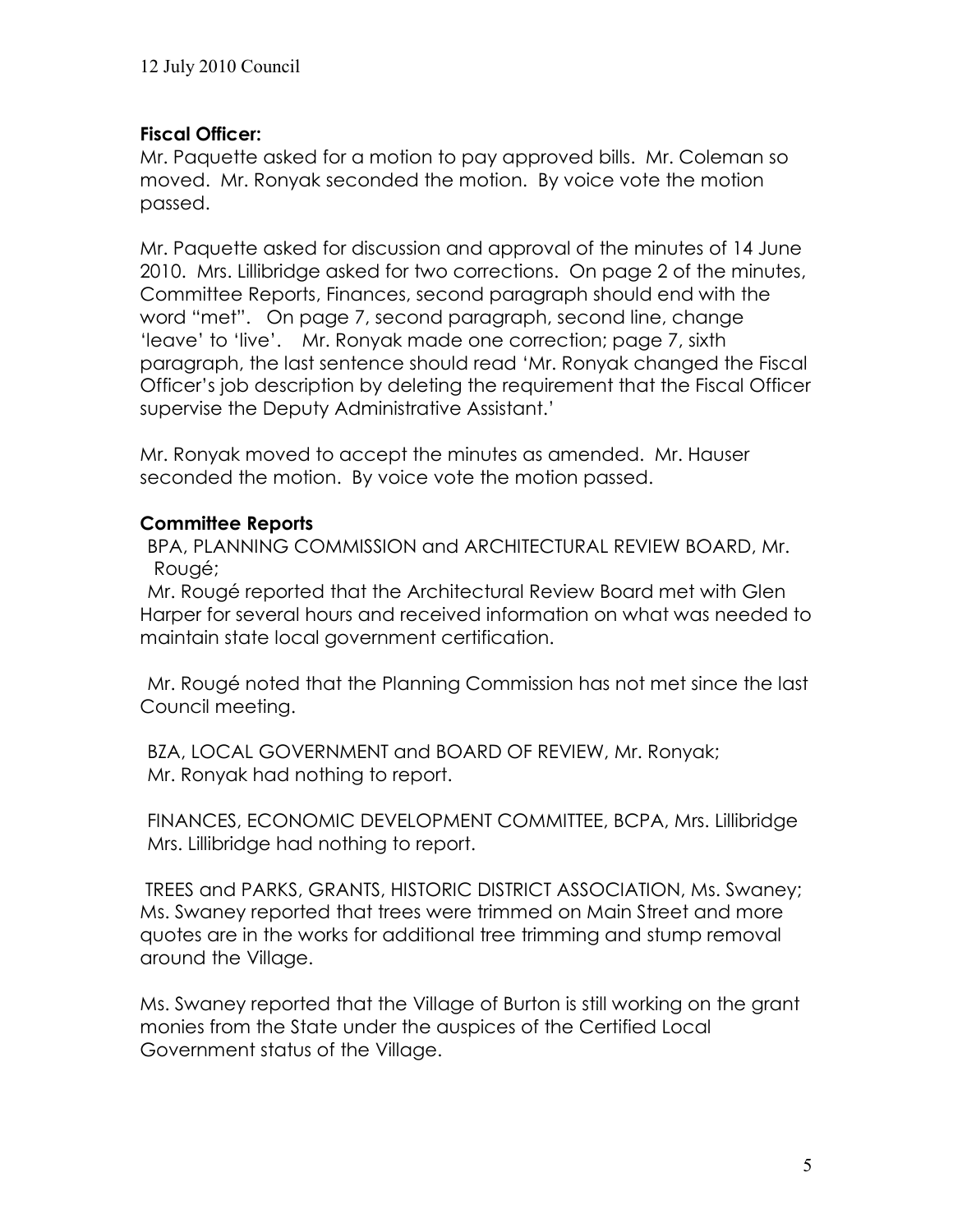Mr. Paquette added that the NOPEC grant for LED lighting in the Park is being written up. Mr. Paquette also asked in Ms. Swaney, Mr. Coleman and Mr. Motil would meet to update the CDBG grant request for modernizing the handicap toilet access and water fountain in the Park.

### STREETS and CEMETERY, Mr. Coleman;

Mr. Coleman reported that only one quote was received for curb repair in the Village. Town Country has offered to do the work for \$2600. Mr. Coleman moved to accept the bid from Town Country for curb repair in the amount of \$2600 and Mr. Hauser seconded the motion. Roll Call: Jeff Coleman – Yes, Charles Hauser – Yes, Dianne Lillibridge – Yes, Gerald Rougé – Yes, Linda Swaney – Yes, Craig Ronyak – abstain. Motion passed. Mr. Coleman reported that the Village received a quote from GAW Enterprises to stripe the east parking after repairs are completed for \$175. Mr. Coleman moved to accept the quote from GAW for striping in the amount of \$175 and Ms. Swaney seconded the motion. Roll Call: Jeff Coleman – Yes, Linda Swaney – Yes, Dianne Lillibridge – Yes, Gerald Rougé – Yes, Craig Ronyak – abstain, Charles Hauser – Yes.

Repairs on the east parking lot start on Tuesday 13 July.

HEALTH DISTRICT ADIVSORY REPRESENTATIVE, FIRE DEPARTMENT, Mr. Hauser; Mr. Hauser had nothing to report.

# **MAYORS Report;**

Mayor Blair reminded Council that the open position on Board of Public Affairs and the Zoning Inspector will be advertised with applicants being interviewed at the next Council meeting.

## **Old Business:**

Mr. Coleman, discussing the personnel manual, asked Council to consider how long a written warning is held in an employee file and what constitutes a misdemeanor offense. Mrs. Lillibridge mentioned that the line requiring employees to turn in their uniforms was still in the revised manual and should be deleted. It was also decided that employees updating their personal information should report it to the Village 'Office' vice the Village 'clerk'.

## **New Business;**

Mayor Blair displayed the certificate of Certified Local Government presented to the Village of Burton.

Mrs. Lillibridge asked if Council needed to have Mr. Hess attend meetings if he had nothing to report, there by saving some money. Council